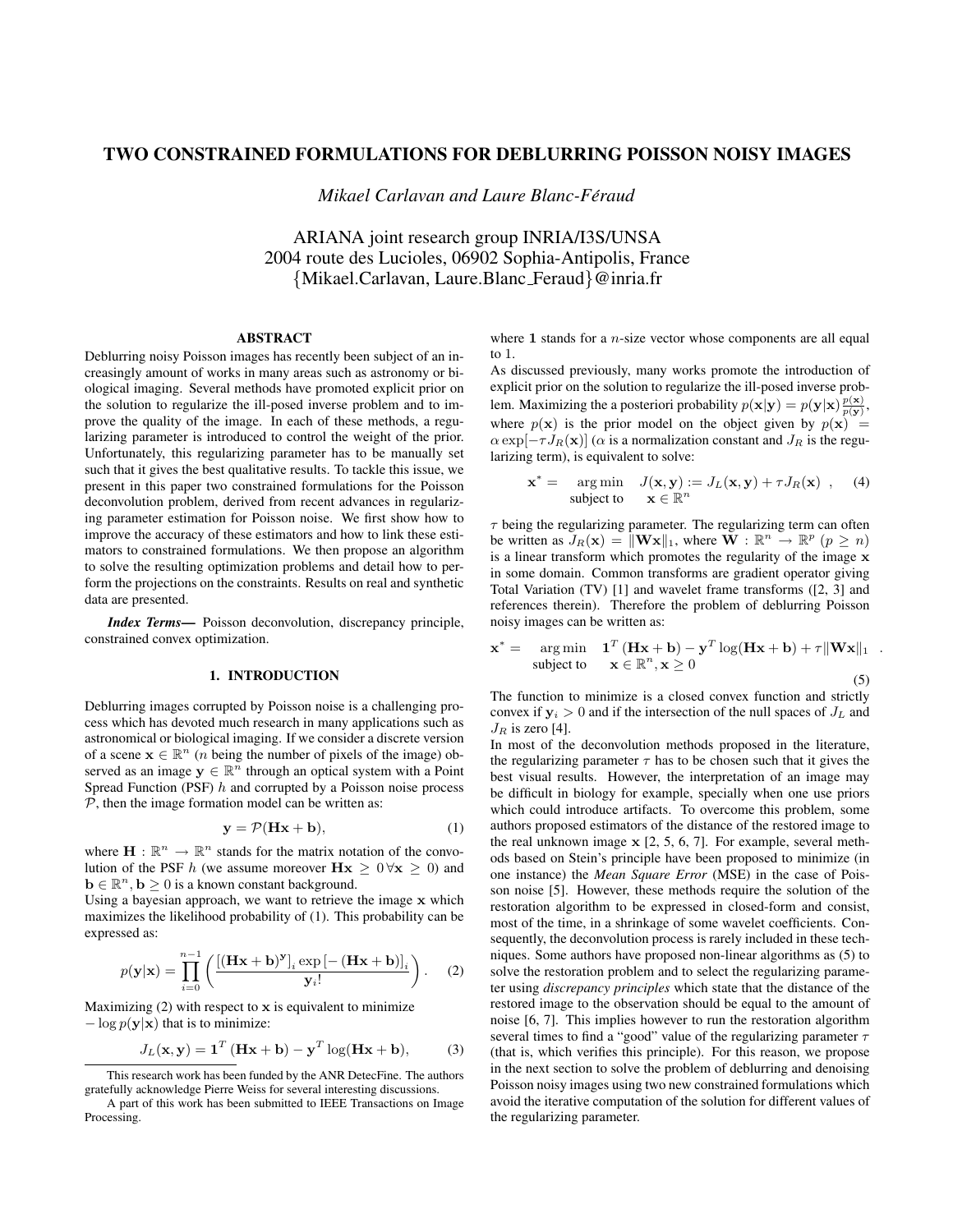#### 2. CONSTRAINED FORMULATIONS

#### 2.1. Gaussian approximation revisited

To the best of our knowledge, constrained formulations for Poisson noisy deblurring have been proposed only using a Gaussian approximation. More precisely, the Poisson noise in (1) is often approximated as an additive Gaussian noise with mean 0 and multidimensional variance y [8]. If we set [6]:

$$
\mathbf{r} = \left(\mathbf{H}\mathbf{x} - (\mathbf{y} - \mathbf{b})\right) / \sqrt{\mathbf{y}},\tag{6}
$$

then  $\bf{r}$  is a Gaussian random variable with mean 0 and variance  $\bf{I}$  (the n-size identity matrix). In this case, a standard result gives  $||\mathbf{r}||_2^2 \sim$  $\chi^2(n)$ , where  $\chi^2(n)$  is the chi-square distribution with n degree of freedom which has a mean equal to  $n$ . Therefore:

$$
E\left(\|\mathbf{r}\|_{2}^{2}\right) = n.\tag{7}
$$

Then a restoration algorithm in its constrained formulation can be written as:

$$
\mathbf{x}^* = \underset{\mathbf{x} \in \mathbb{R}^n, \mathbf{x} \ge 0}{\text{arg min}} \frac{\|\mathbf{W}\mathbf{x}\|_1}{\|(\mathbf{H}\mathbf{x} - (\mathbf{y} - \mathbf{b})) / \sqrt{\mathbf{y}}\|_2^2} \le n
$$
 (8)

However, a closer calculation of (7) can be made. As we deal with Poisson data, we have that, with no background, the image formation model writes  $y = P(Hx)$ . Thus for every pixel  $x_i$  inside a centered window (of the size of the kernel of the PSF) containing only 0 valued pixels, we can write that  $[\mathcal{P}(\mathbf{H} \mathbf{x})]_i = 0$ . Consequently, from (6)  $(\mathbf{r})_i$  is a Gaussian random variable with mean 0 but variance 0. It seems thus more accurate to write that r is a Gaussian random variable with mean 0 but variance  $\Sigma$  with:

$$
\Sigma = \begin{cases} 1 \text{ if } \mathbf{y}_i > 0, \\ 0 \text{ otherwise} \end{cases} \tag{9}
$$

Then:

$$
\|\mathbf{r}\|_{2}^{2} \sim \chi^{2}(m) \quad \text{with} \quad m = \#\{\mathbf{y}_{i}, \mathbf{y}_{i} > 0\}, \tag{10}
$$

and (8) becomes:

$$
\mathbf{x}^* = \underset{\mathbf{x} \in \mathbb{R}^n, \mathbf{x} \ge 0}{\text{arg min}} \frac{\|\mathbf{W}\mathbf{x}\|_1}{\|(\mathbf{H}\mathbf{x} - (\mathbf{y} - \mathbf{b})) / \sqrt{\mathbf{y}}\|_2^2} \le m \qquad (11)
$$

## 2.2. Poisson constrained formulation

Even if the previous formulation avoids to manually select a regularizing parameter, it does not handle the Poisson noise statistics properly. For this reason, from (5) we propose the following constrained formulation:

$$
\arg \min_{\mathbf{w}} \|\mathbf{W} \mathbf{x}\|_1 \qquad (12)
$$
\n
$$
\text{subject to} \quad \Upsilon_{\mathbf{y}}(\mathbf{H} \mathbf{x} + \mathbf{b}) \le \alpha \qquad (12)
$$
\n
$$
\mathbf{x} \in \mathbb{R}^n, \mathbf{x} \ge 0
$$

with:

$$
\Upsilon_{\mathbf{y}}(\mathbf{x}) = \mathbf{1}^T (\mathbf{x}) - \mathbf{y}^T \log(\mathbf{x}) + \mathbf{y}^T \log(\mathbf{y}) - \mathbf{1}^T \mathbf{y}.
$$
 (13)

In that case, the estimation of  $\alpha$  comes from the recent advances of [7] which introduced a discrepancy principle for Poisson data. The work of [7] is based from [9] in which the authors proposed, for

their numerical simulations, to select the regularizing parameter by *means of a discrepancy principle*, that is it should verify (using our notations):

$$
\Upsilon_{\mathbf{y}}(\mathbf{H}\mathbf{x}^* + \mathbf{b}) = \Upsilon_{\mathbf{y}}(\mathbf{H}\mathbf{x} + \mathbf{b}),\tag{14}
$$

where  $x^*$  denotes a solution of (5) for a given  $\tau$  and  $x$  is the true object which verifies (1). However, in the case of real data  $\Upsilon_{y}(Hx+$ b) remains unknown. [7] showed that  $\Upsilon_{\mathbf{y}}(\mathbf{H}\mathbf{x}+\mathbf{b})$  can be estimated using the following technique. First, they considered the function:

$$
f(\mathbf{Y}_{\lambda}) = 2(\lambda - \mathbf{Y}_{\lambda} \log(\lambda) + \mathbf{Y}_{\lambda} \log(\mathbf{y}) - \mathbf{Y}_{\lambda}), \quad (15)
$$

where  $Y_{\lambda}$  is a Poisson random variable with mean  $\lambda$ . They showed that, for large  $\lambda$ :

$$
E(f(\mathbf{Y}_{\lambda})) = 1 + O\left(\frac{1}{\lambda}\right). \tag{16}
$$

In the case of deconvolution, we have  $y = P(Hx + b)$  and thus y is a Poisson random variable with mean  $Hx + b$ . Therefore:

$$
E(\Upsilon_{\mathbf{y}}(\mathbf{H}\mathbf{x} + \mathbf{b})) \simeq \frac{n}{2}.
$$
 (17)

So, from this statement [7] proposed to select the regularizing parameter  $\tau$  such that the solution  $x^*$  of the optimization problem (5) verifies:

$$
\Upsilon_{\mathbf{y}}(\mathbf{H}\mathbf{x}^* + \mathbf{b}) \simeq \frac{n}{2}.
$$
 (18)

Thus, we propose to write our restoration algorithm as:

$$
\mathbf{x}^* = \underset{\mathbf{x} \in \mathbb{R}^n, \mathbf{x} \ge 0}{\text{arg min}} \frac{\|\mathbf{W}\mathbf{x}\|_1}{\Upsilon_{\mathbf{y}}(\mathbf{H}\mathbf{x} + \mathbf{b})} \le \frac{n}{2}
$$
(19)

Using the same remark as previously, we also propose a slight modification of this constrained formulation. Back to (15), if we consider that  $0 \log(0) = 0$ , then  $f(\mathbf{y}_{\lambda}) = 0$  for  $\lambda = 0$ . In consequence, the proposed constrained formulation of (5) writes:

$$
\mathbf{x}^* = \underset{\mathbf{x} \in \mathbb{R}^n, \mathbf{x} \ge 0}{\text{arg min}} \frac{\|\mathbf{W}\mathbf{x}\|_1}{\Upsilon_{\mathbf{y}}(\mathbf{H}\mathbf{x} + \mathbf{b})} \le \frac{m}{2}
$$
(20)

where  $m$  is given by (10). Solving problems (11) and (20) is not trivial and we propose an algorithm in the next section to solve them.

### 3. ALTERNATING DIRECTION METHOD

The algorithm we propose to use to solve (11) and (20) is based on the Alternating Direction Method (ADM). The idea of the ADM method is to split the original variable  $x$  into several variables and then to minimize the augmented Lagrangian following each splitted variable. The ADM method has been recently proposed to solve the unconstrained formulation (5) in [4]. Its presentation is however beyond the scope of this paper, and we refer the interested reader to [4] (and references therein). But this technique can also be used to solve our constrained Poissonian deconvolution problem, and we will directly give the resulting algorithm.

The functions (11) and (20) to minimize in  $\mathbb{R}^n$  are coercive, lower semi-continuous and the constraint sets are non-empty closed convex sets. Then, for each problem, a solution  $x^*$  exists and an estimate of this solution can be computed by the algorithm 1. This algorithm introduces a relaxation parameter  $\gamma$ , which has to belong to  $]0, \frac{\sqrt{5}+1}{2}$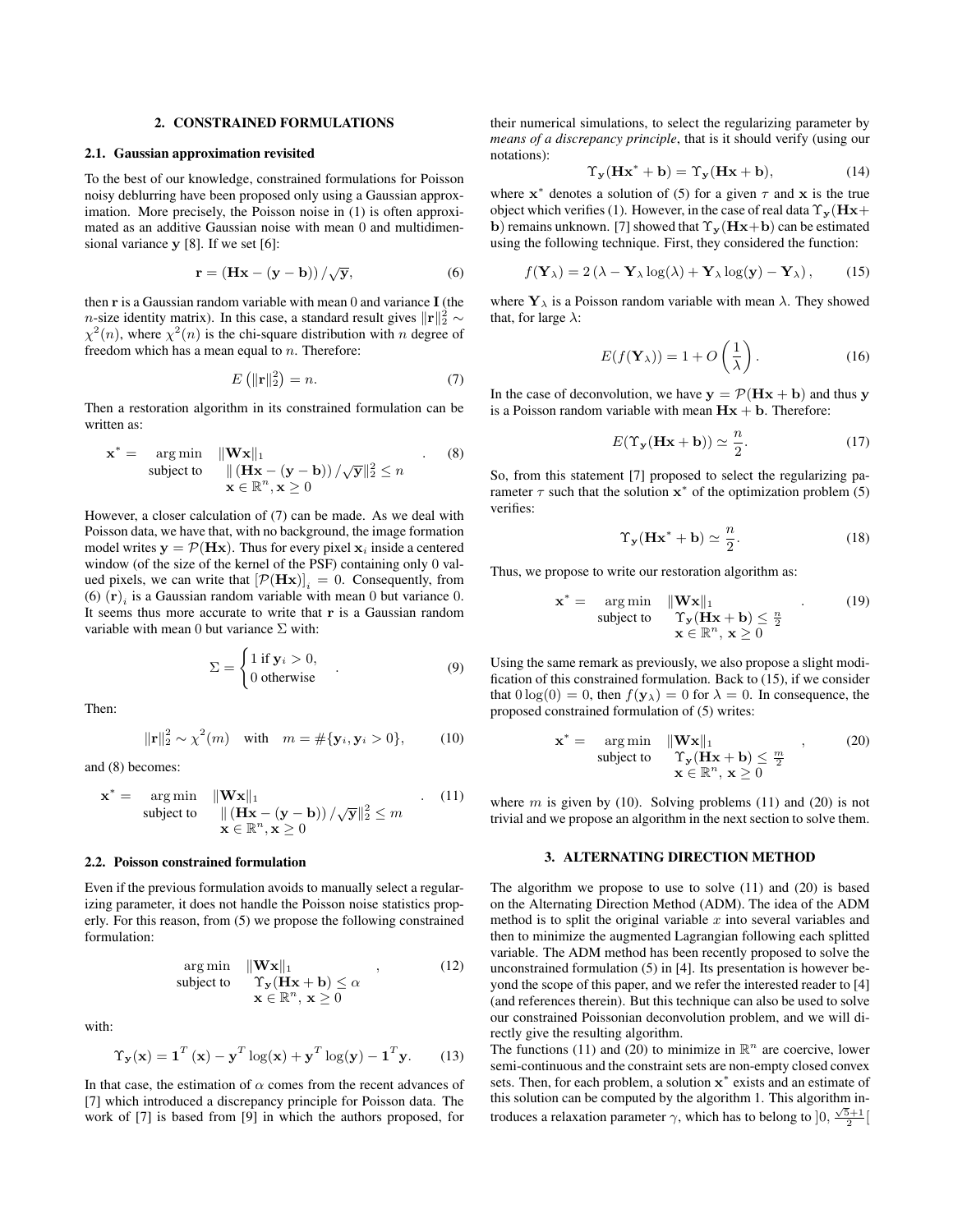to ensure the convergence of the algorithm [10], and  $\beta$  which is the parameter which controls the constraint. Theoritically, the algorithm converges for any  $\beta > 0$ , but the speed of convergence strongly depends on this parameter. For our expriments, we will set  $\beta = 10$  and  $\gamma = 1$ . Finally,  $\Pi_K$  is the orthogonal projection on the convex set  $K$  defined by:

$$
K = \left\{ \mathbf{w} \in \mathbb{R}^n, \quad \mathbf{w}_i > 0, \quad \|(\mathbf{w} - \mathbf{y}) / \sqrt{\mathbf{y}}\|_2^2 \le m \right\}. \tag{21}
$$

for the problem (11) and :

$$
K = \left\{ \mathbf{w} \in \mathbb{R}^n, \quad \mathbf{w}_i > 0, \quad \Upsilon_{\mathbf{y}}(\mathbf{w}) \le \frac{m}{2} \right\}. \tag{22}
$$

for the problem (20). The orthogonal projection (21) can be seen as a projection on a weighted  $l^2$ -ball and can be found in [11] for example. So we do not detail any further the computation of this projection. We focus instead on the orthogonal projection (22) which is not obvious. Even if we can not give a closed-form solution of this projection, we propose an iterative scheme to solve it. We recall that the orthogonal projection problem is to find:

$$
\mathbf{w}^* = \Pi_K(\mathbf{w}_0) = \mathop{\arg\min}_{\text{subject to}} \frac{\frac{1}{2} \|\mathbf{w} - \mathbf{w}_0\|_2^2}{\Upsilon_{\mathbf{y}}(\mathbf{w}) \le \frac{m}{2}} \quad . \tag{23}
$$

$$
\mathbf{w} \in \mathbb{R}^n
$$

First notice that if  $\Upsilon_{\mathbf{y}}(\mathbf{w}_0) \leq \frac{m}{2}$  then  $\mathbf{w}^* = \mathbf{w}_0$ . Otherwise, there exists  $\delta \in ]0, +\infty[$  such that:

$$
\mathbf{w}^* = \underset{\text{subject to}}{\arg \min} \quad \frac{1}{2} \|\mathbf{w} - \mathbf{w}_0\|_2^2 + \delta \Upsilon_{\mathbf{y}}(\mathbf{w}) \quad . \tag{24}
$$

From [12], we get that:

$$
\mathbf{w}^* = \frac{1}{2} \left[ \mathbf{w}_0 - \delta + \sqrt{(\mathbf{w}_0 - \delta)^2 + 4\delta \mathbf{y}} \right] = \Phi(\delta). \tag{25}
$$

The problem is thus to find  $\delta$  such that  $\Upsilon_{\mathbf{y}}(\Phi(\delta)) \leq \frac{m}{2}$ . Let us define:

$$
f(\delta) := \Upsilon_{\mathbf{y}}(\Phi(\delta)) - \frac{m}{2}.
$$
 (26)

It can be shown that  $f$  is a convex and decreasing function with respect to  $\delta$ . In order to find the root of the function f, we propose to use a Newton method and we only need to find  $f'(\delta)$ . Simply remark that from the composition of functions, we have:

$$
f'(\delta) = \frac{\mathbf{1}^T}{2} \Bigg\{ \left[ \frac{\delta - \mathbf{x}_0 + 2\mathbf{y}}{\sqrt{(\mathbf{x}_0 - \delta)^2 + 4\delta \mathbf{y}}} - 1 \right] \Bigg\}.
$$
\n
$$
\left[ 1 - \frac{2\mathbf{y}}{\mathbf{x}_0 - \delta + \sqrt{(\mathbf{x}_0 - \delta)^2 + 4\delta \mathbf{y}}} \right] \Bigg\}.
$$
\n(27)

The resulting algorithm is then given in the algorithm 2. In all our simulations, we checked that 20 iterations of this scheme are more than enough to get a machine precision.

### 4. RESULTS

We compared the results obtained using the Poisson constrained formulation (20) and the ones obtained using the weighted Gaussian constrained formulation (11) with the TV regularization. Results on synthetic image are given on figure 1. On this image, the blur H is a  $7 \times 7$  Gaussian kernel. For low intensity images like the image (a) on the figure 1, the weighted Gaussan approximation is not efficient, and the results given by the Poisson formulation (20) are

Data: Number of iterations N; Starting points  $\mathbf{x}^0 = \mathbf{y}$ ,  $\lambda_1^0 = 0$ ,  $\lambda_2^0 = 0$ ,  $\lambda_3^0 = 0$ ; Value of the parameters  $\gamma > 0$  and  $\beta > 0$ ; **Result:**  $x^N$  an estimated of the solution of (11) and (20). begin

1. 
$$
s^0 = Hx^0 + b
$$
  
\n2.  $t^0 = Wx^0$   
\nfor *k* from 0 to *N* – 1 do  
\n3.  $x^{k+1} = max (x^k + \frac{\lambda_1^k}{\beta}, 0)$   
\n4.  $u^{k+1} = \Pi_K (s^k + \frac{\lambda_2^k}{\beta})$   
\n5.  $v^{k+1} = sign (t^k + \frac{\lambda_3^k}{\beta}) max (|t^k + \frac{\lambda_3^k}{\beta}| - \frac{1}{\beta}, 0)$   
\n6.  $z^{k+1} = x^{k+1} - \frac{\lambda_1^k}{\beta} + H^* (u^{k+1} - b - \frac{\lambda_2^k}{\beta}) + W^* (v^{k+1} - \frac{\lambda_3^k}{\beta})$   
\n7.  $x^{k+1} = (H^*H + W^*W + I)^{-1}z^{k+1}$   
\n8.  $s^{k+1} = Hx^{k+1} + b$   
\n9.  $t^{k+1} = Wx^{k+1}$   
\n10.  $\lambda_1^{k+1} = \lambda_1^k + \beta \gamma x^{k+1}$   
\n11.  $\lambda_2^{k+1} = \lambda_2^k + \beta \gamma s^{k+1}$   
\n12.  $\lambda_3^{k+1} = \lambda_3^k + \beta \gamma t^{k+1}$   
\nend  
\nend

| <b>Algorithm 2:</b> Newton method to solve $(23)$                                                                                                                                                                  |
|--------------------------------------------------------------------------------------------------------------------------------------------------------------------------------------------------------------------|
| <b>Data:</b> Number of iterations $N$ ;                                                                                                                                                                            |
| A starting point $\delta^0 = 0$ ;                                                                                                                                                                                  |
| <b>Result:</b> $w^*$ an estimated of the solution of (23).                                                                                                                                                         |
| begin                                                                                                                                                                                                              |
|                                                                                                                                                                                                                    |
| $\begin{array}{ c c } \hline \textbf{for} \; k \; \textbf{from} \; 0 \; \textbf{to} \; N-1 \; \textbf{do} \\ \hline \textbf{Step 1.} \quad \delta^{k+1} = \delta^k - \frac{f(\delta^k)}{f'(\delta^k)} \end{array}$ |
| end                                                                                                                                                                                                                |
| $\mathbf{w}^* = \frac{1}{2} \left[ \mathbf{w}_0 - \delta^N + \sqrt{(\mathbf{w}_0 - \delta^N)^2 + 4\delta^N} \mathbf{y} \right]$                                                                                    |
| end                                                                                                                                                                                                                |

clearly better (the image (d) on the figure 1 shows an improvement of 2.5  $dB$ ). The Poisson formulation (20) may however be slightly outperformed by the the weighted Gaussian constrained formulation (11) on high intensity images for which the Poisson distribution is well approximated by a weighted Gaussian distribution (not shown here). Results on a real image are given on the figure 2. On this image, H is a confocal microscope PSF whose model is described in [1]. The image retrieved with the proposed formulation (image (d) on the figure 2) is less smoothed than the one retrieved with the weighted Gaussian approximation. We can distinguish more easily the details of the cells of the object.

## 5. CONCLUSION

We have studied the problem of deconvolution of images corrupted by blur and Poisson noise and have proposed two new constrained formulations derived from recent regularizing estimation techniques. We have shown that the accuracy of these estimators can be im-